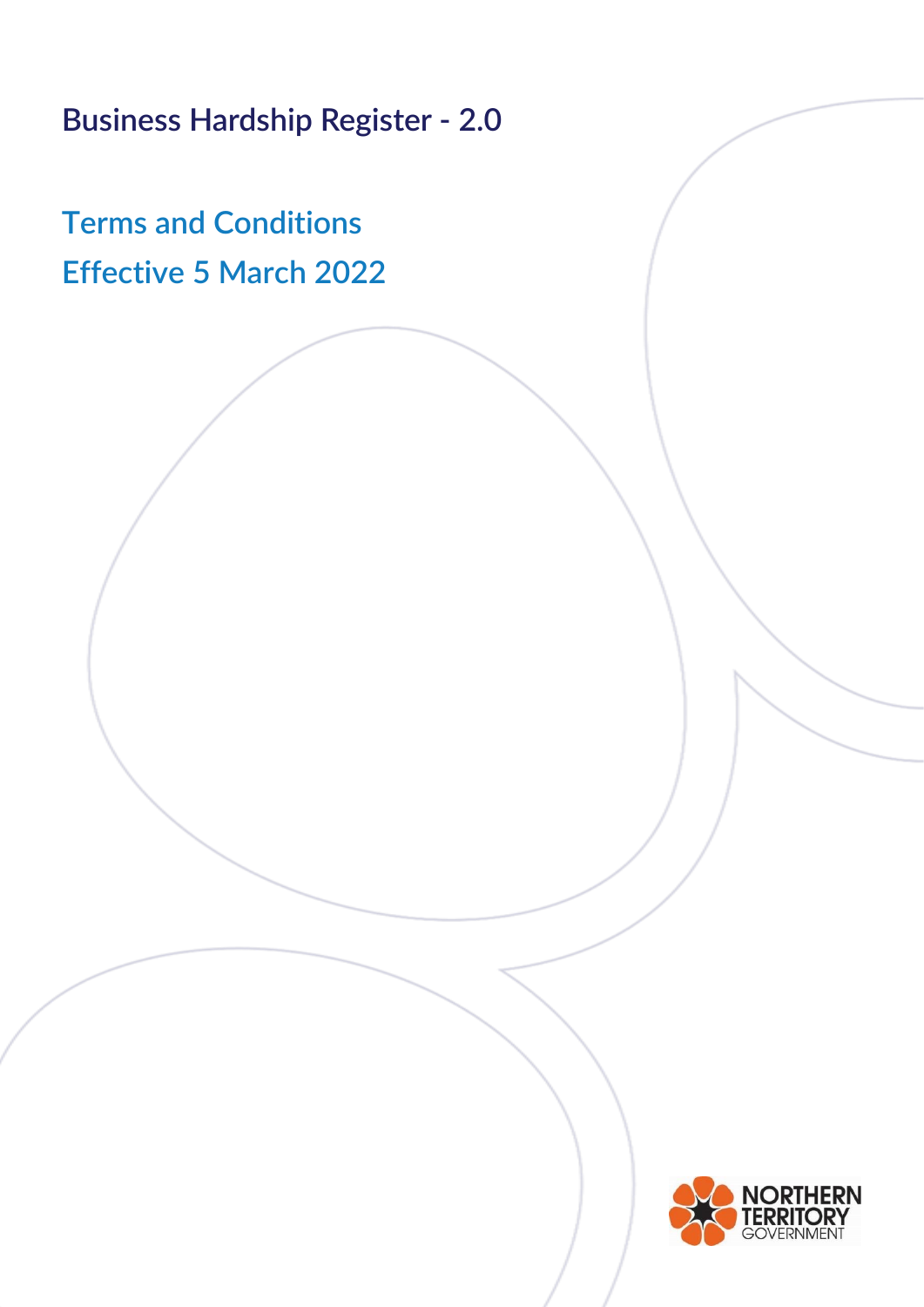# Contents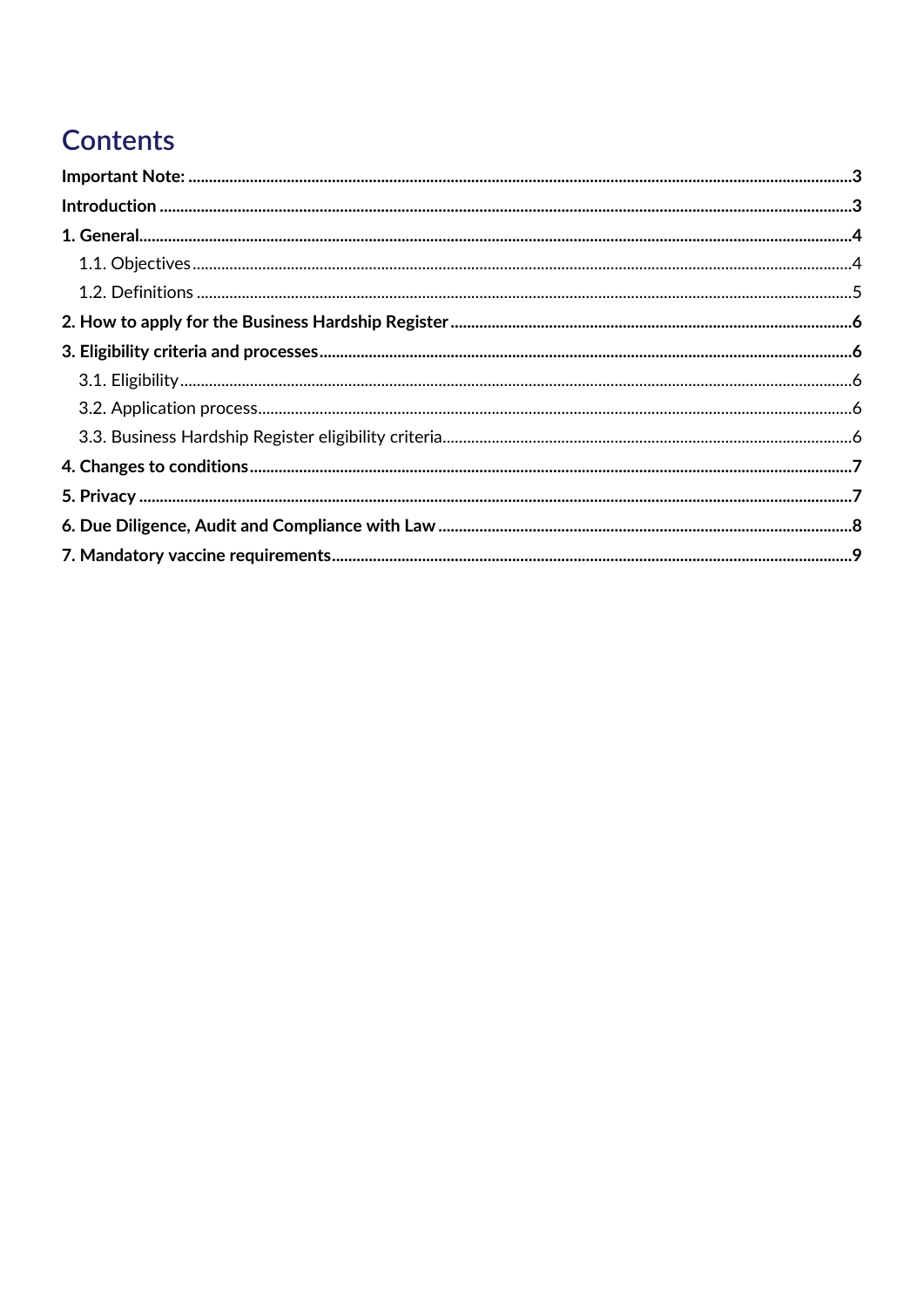## <span id="page-2-0"></span>**Important Note:**

The Department is committed to ensuring that the overall objective, intent and expectations of the Business Hardship Register are met. For that reason, the Terms and Conditions of the Business Hardship Register are subject to change without notice. It is your responsibility to check the Department's website frequently for notifications about changes that may have been made to the Terms and Conditions or any other aspect of Business Hardship Register documentation. If you do not agree with any changes, you may opt out of the Business Hardship Register by providing notice in writing, to that effect, to the Department.

## <span id="page-2-1"></span>**Introduction**

The Business Hardship Package ('Hardship Package') is an initiative to help Northern Territory businesses that have experienced significant hardship as a result of the omicron strain of the coronavirus (COVID-19) pandemic.

The Hardship Package is the result of the continued commitment of the NT Government to provide urgent relief to eligible Northern Territory Businesses across all sectors. The Hardship Package provides this support through a:

- 1. Business Hardship Grant payment to qualifying businesses;
- 2. waiver of payroll tax (for payroll below \$5 million) for January 2022 to March 2022 payroll tax return periods; and
- 3. reduction in regulated utility charges by 30% for January 2022 to March 2022

To access the Hardship Package, Eligible Businesses must be able to demonstrate, as a pre-requisite, they have experienced significant hardship as a result of the coronavirus (COVID-19).

Businesses will be able to apply for inclusion on the Business Hardship Register which will allow access to the Hardship Package, including the Business Hardship Grant payment.

Businesses should apply only once to the Business Hardship Register. Businesses with **multiple locations** will be able to add their business locations that are under the same ABN, to the one application. Should an Eligible Business have multiple locations, the Business Hardship certificate enables the business to claim the reduction of regulated utilities for each location.

1. The **Business Hardship Grant** provides direct support with a one-off payment for eligible small business as follows:

| <b>Type of business</b>                                                    | One-off payment per<br><b>business</b> |
|----------------------------------------------------------------------------|----------------------------------------|
| Business with no employees other than the owner, including sole<br>traders | \$1,000                                |
| Business employing at least one person other than the owner                | \$3,000                                |

Businesses with multiple locations and/or trading names under one ABN will only receive the Business Hardship Grant payment once.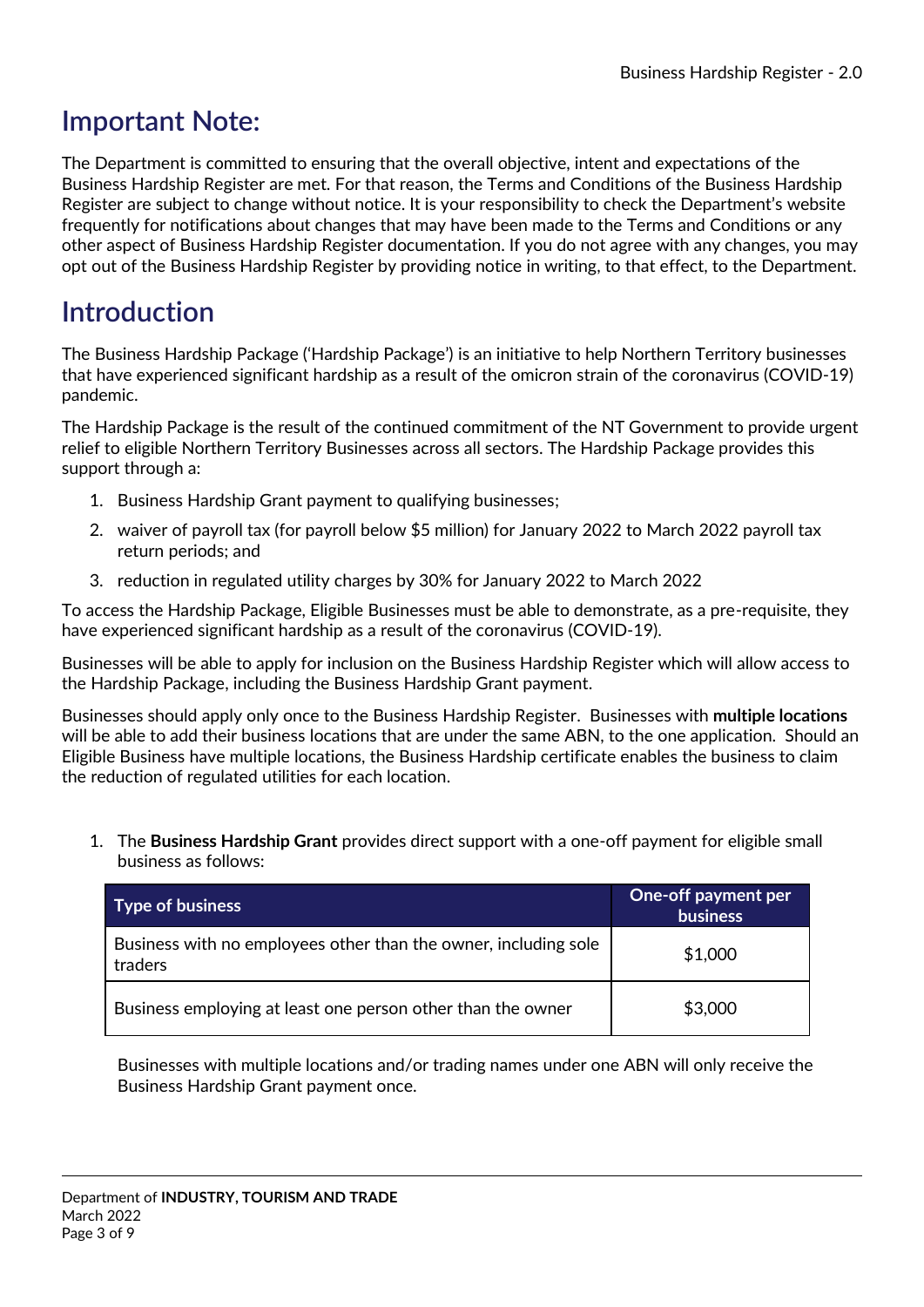2. The **Business Hardship Grant Top up Payment** provides additional support to eligible businesses with an annual turnover between \$75,000 and \$2 million for the 20/21 financial year through a one-off top up payment. The one-off payment will be scaled depending on the type of business and the % decline in turnover as determined in Clause 3.3, as follows:

| <b>Type of business</b>                                                       | One-off top up payment per<br>business where decline in<br>turnover is between40%<br>and 60% | One-off top up payment per<br>business where decline in<br>turnover is 60% or more |
|-------------------------------------------------------------------------------|----------------------------------------------------------------------------------------------|------------------------------------------------------------------------------------|
| Business with no employees other<br>than the owner, including sole<br>traders | \$1,000                                                                                      | \$2,000                                                                            |
| Business employing at least one<br>person other than the owner                | \$3,000                                                                                      | \$6,000                                                                            |

Businesses with multiple locations and/or trading names under one ABN will only receive the Business Hardship Grant top up payment once.

Note: Businesses do not need to re-apply for the Business Hardship Grant top up payment, as payments will be made to all approved businesses based on their submitted application.

- 3. The **payroll tax waiver** measure provides eligible small businesses support through the waiver of payroll tax for 3 months (January 2022 to March 2022) for payroll below \$5 million.
- 4. The **reduction of regulated utilities** charges provides eligible small business support through the reduction in regulated utility tariffs of 30% for 3 months (January 2022 to March 2022).

Applications open on 7 February 2022 at 10am.

Applications close on 21 March 2022 at 5pm, or such time as determined by the Department (refer to Clause 4).

### <span id="page-3-1"></span><span id="page-3-0"></span>**1. General**

#### **1.1. Objectives**

Businesses able to demonstrate they have experienced significant Hardship may apply to be listed on the Business Hardship Register. Once an Eligible Business has been placed on the Business Hardship Register they will receive a Business Hardship Certificate.

Eligible Businesses may then approach Relevant Authorities administering the Business Hardship Package and the Relevant Authority will recognise the Certificate (as presented by the Eligible Business) as confirmation of hardship for the purpose of accessing relevant concessions under the Hardship Package for the Eligible Period.

Note that if a business opts out of the Business Hardship Register, or is found to be ineligible (whether as a result of an Audit or otherwise), its Business Hardship Certificate will be revoked and it will cease to be entitled to any of the Business Hardship Package benefits (such as payroll tax relief and reduced utilities bills).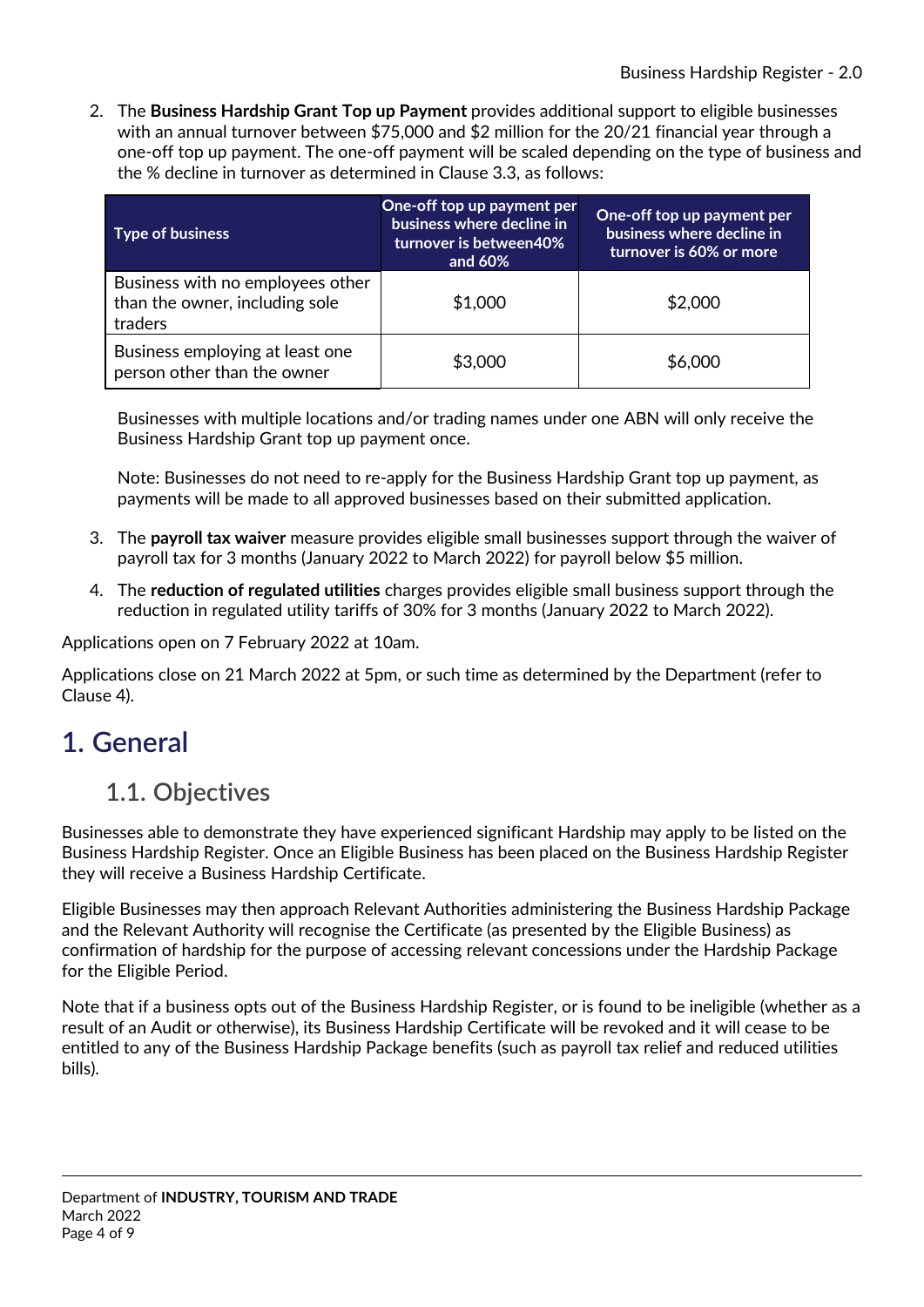### <span id="page-4-0"></span>**1.2. Definitions**

**Audit** means the Department's right to check original documents and undertake inspections of the books or account of an Eligible Business upon giving the Eligible Business reasonable notice, as well as make enquiries of any other Northern Territory Government Department to ascertain compliance with any laws of the Territory relevant to the Eligible Business.

**Business Hardship Register** is a register of all businesses assessed as an Eligible Business, to be used by a Relevant Authority to assist Eligible Businesses to apply for the Business Hardship Package.

**Business Hardship Certificate** is a certificate that will be issued by the Department to an Eligible Business to confirm that it has been included on the Business Hardship Register.

**Department** means the Northern Territory Government, Department of Industry, Tourism and Trade.

An **Eligible Business**:

- holds a valid Australian Business Number (ABN)as at 31 January 2022; and
- is a Territory Enterprise; and
- actively trading for 12months or more as at 31 January 2022; and
- is not a Government agency, Government owned body, statutory corporation, or local government body; and
- has an annual turnover of more than \$75 000 and no more than \$10 million for the 20/21 financial year; and
- meets the eligibility criteria at Section 3.

**Eligible Period** means the period that the business is eligible to the concessions of the Business Hardship Register.

 Eligible period for payroll tax waiver and reduction of regulated utilities is January 2022 to March 2022

**Hardship** means the business has suffered a reduction in Turnover of 40% or more as a result of the Coronavirus (COVID-19) pandemic.

**Regulated Utilities Price** means the regulated tariffs as set out in Pricing Orders issued under the *Electricity Reform Act 2000* and the *Water Supply and Sewerage Services Act 2000* for the Eligible Period.

**Relevant Authority** means the Northern Territory Government agency, Local Government body, utilities retailer or any other entity that may provide concessions under the Hardship Package.

**Territory Enterprise** is a business that satisfies all of the following:

- operating in the Northern Territory the enterprise is or would normally be engaged in productive activities out of premises within the Northern Territory (i.e. production of goods or delivery of services); and
- has a significant permanent presence the enterprise maintains an office, manufacturing facilities or other permanent base within the Northern Territory; and
- **•** employs Northern Territory residents.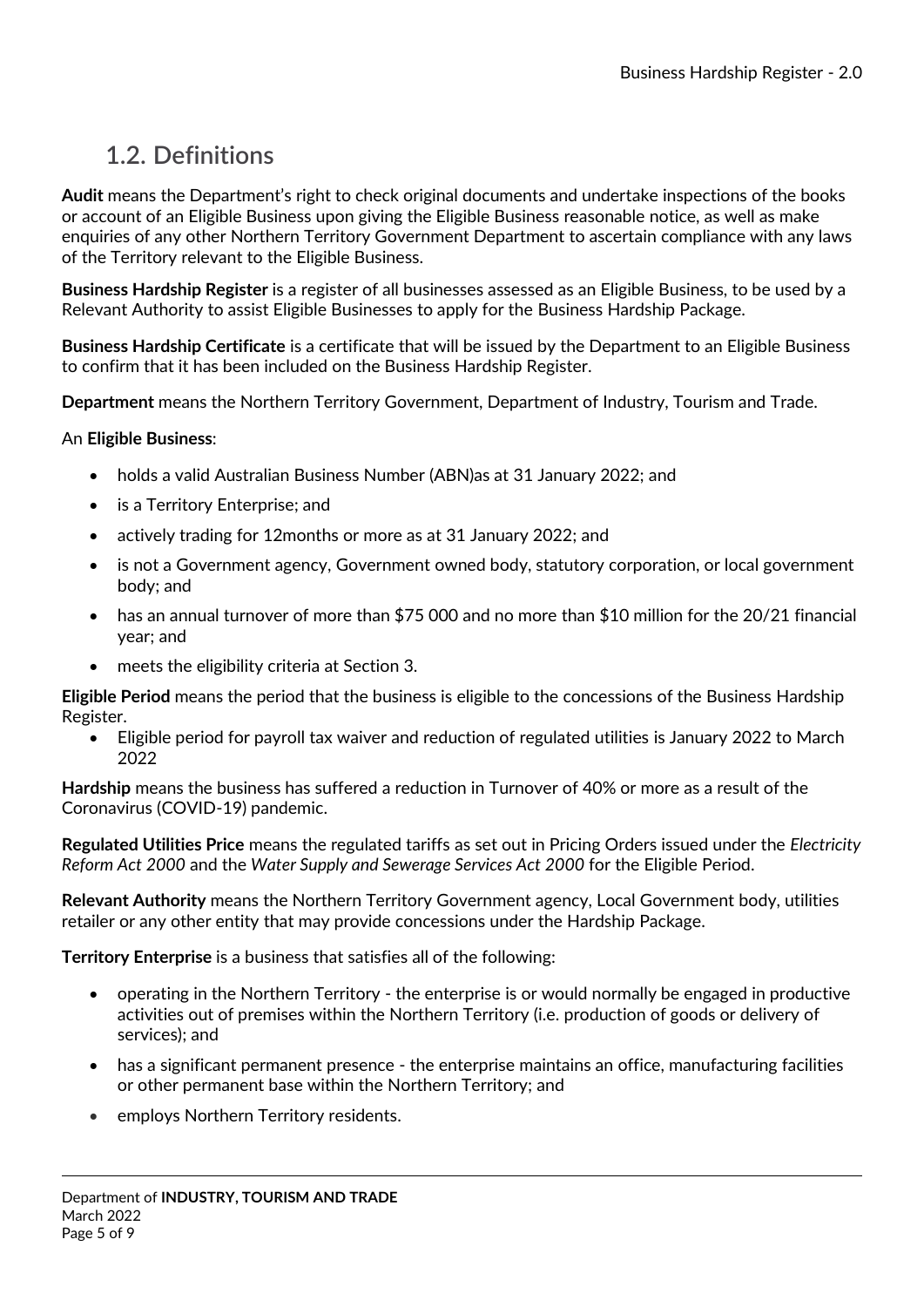**Turnover** means the gross ordinary income received by the Eligible Business for the relevant period, and, for the avoidance of doubt, includes any amounts received from a State, Territory or the Commonwealth Governments (including, but not limited to, JobKeeper payments).

## <span id="page-5-0"></span>**2. How to apply for the Business Hardship Register**

Applications must be made to the Department and comply with all processes and procedures contained in these Terms and Conditions and that the Department may otherwise set from time to time.

The application form and other information for Eligible Businesses will be available online at **[nt.gov.au/industry/business-grants-funding.](https://nt.gov.au/industry/business-grants-funding)**

Applications will open on **7 February 2022** at 10am.

### <span id="page-5-2"></span><span id="page-5-1"></span>**3. Eligibility criteria and processes**

#### **3.1. Eligibility**

To be entered on the Business Hardship Register, the business must be an Eligible Business.

#### <span id="page-5-3"></span>**3.2. Application process**

In order to apply, go to **[nt.gov.au/industry/business-grants-funding](https://nt.gov.au/industry/business-grants-funding)** and follow the links to fill out the online form and upload the required supporting documentation, as per below steps:

- Follow the link to start a new online application
- Fill out the required details and upload supporting documents.
- Submit application

### <span id="page-5-4"></span>**3.3. Business Hardship Register eligibility criteria**

The following criteria will be used to assess applications to be included as an Eligible Business on the Business Hardship Register:

- The business is able to evidence a reduction in turnover of 40% or more as a result of the coronavirus (COVID-19) pandemic.
- Business that were actively trading before December 2019 must demonstrate a 40% reduction in turnover to the business by providing evidence against one of the following:
	- o Turnover from December 2019 against December 2021; or
	- o Turnover from January 2020 against January 2022; or
	- o Turnover between December 2019 and January 2020 against turnover between December 2021 and January 2022
- Business that do not fit in the above criteria but were actively trading for 12months or more as at 31 January 2022 who can demonstrate a 40% reduction in turnover to the business by providing evidence against one of the following: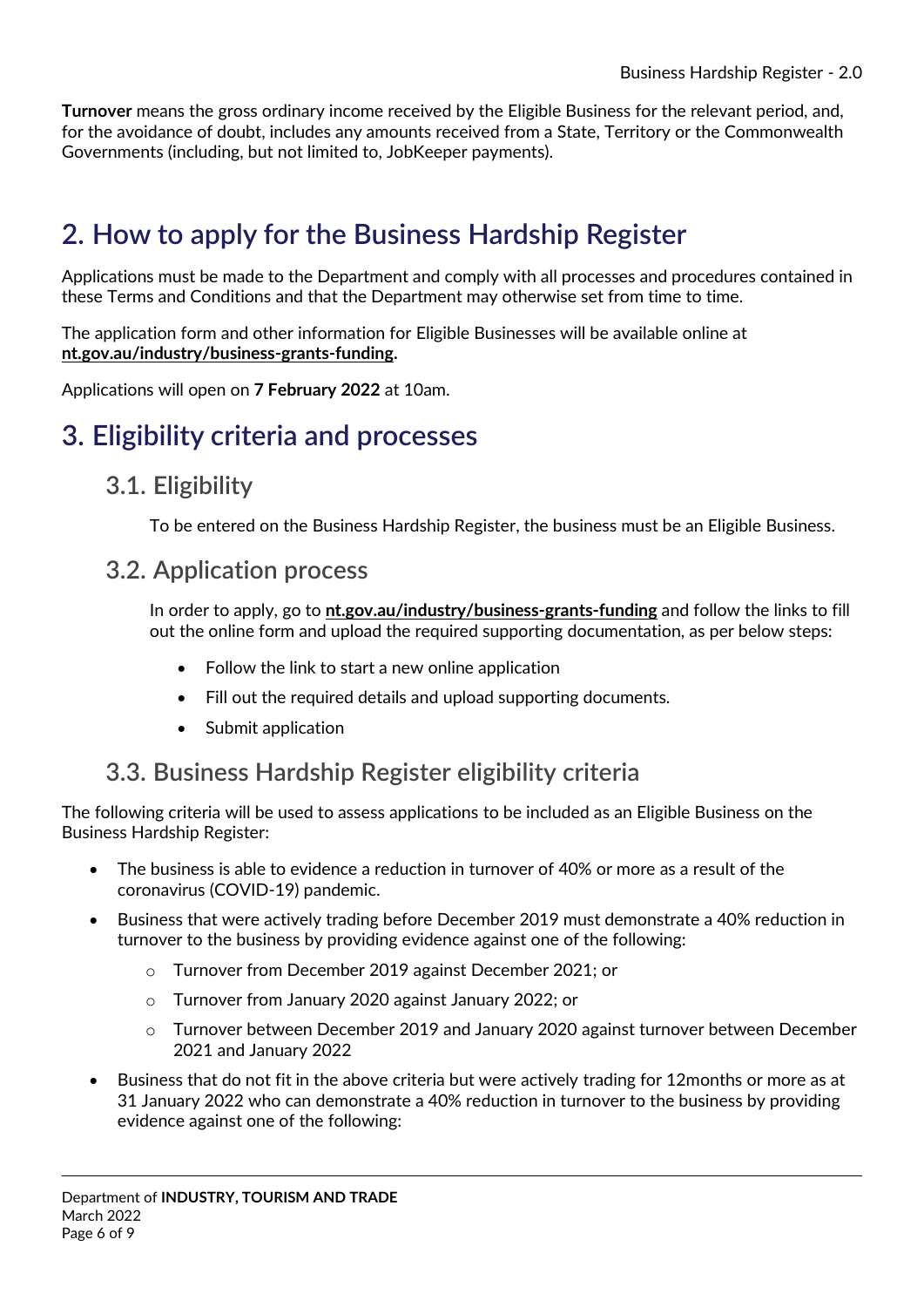- o Turnover from December 2020 against December 2021; or
- o Turnover from January 2021 against January 2022; or
- o Turnover between December 2020 and January 2021 against turnover between December 2021 and January 2022

## <span id="page-6-0"></span>**4. Changes to conditions**

The Department reserves the right to:

- vary these terms and conditions, the eligibility criteria or any other documented rule or procedure relating to the Hardship Register at any time;
- accept or reject any application for participation in the Business Hardship Package, including the Hardship Register in its absolute discretion;
- revoke an Eligible Business' Business Hardship Certificate at any time, including as a result of Audit or otherwise;
- cease the Hardship Package, including the Business Hardship Register at any time should Northern Territory Government policy change.

## <span id="page-6-1"></span>**5. Privacy**

-

In this section, a reference to "you" is a reference to a participant and/or business (eligible or otherwise).

In this section, a reference to "Program" is a reference to the Business Hardship Package and/or registration on the Business Hardship Register.

The Department is bound by the *Information Act 2002 (NT)* and will only ever use information in accordance with the Northern Territory Government's Information Privacy Principles. These principles are available at [www.infocomm.nt.gov.au/privacy/information-privacy-principles](http://www.infocomm.nt.gov.au/privacy/information-privacy-principles) or by contacting the Information Commissioner Northern Territory on 1800 005 610.

Recipients should read the Department's Privacy Policy<sup>1</sup> and by providing information to the Department under the Program, Businesses and Recipients agree to the following Privacy Statement:

Information collected as part of the Program application process is collected in accordance with the Program's terms and conditions and for the purposes of assessing participant eligibility, audit; monitoring; evaluation; and reporting.

By applying to participate in the Program, you consent to the Northern Territory Government:

- (a) storing information, including personal information (such as names and personal contact details);
- (b) using the information, including personal information for the purposes mentioned under the paragraph above;
- (c) transferring some of this information, including personal information, outside of the Northern Territory (but not outside Australia) for the purpose storing it; and

<sup>1</sup> <https://industry.nt.gov.au/publications/business/policies/privacy-policy>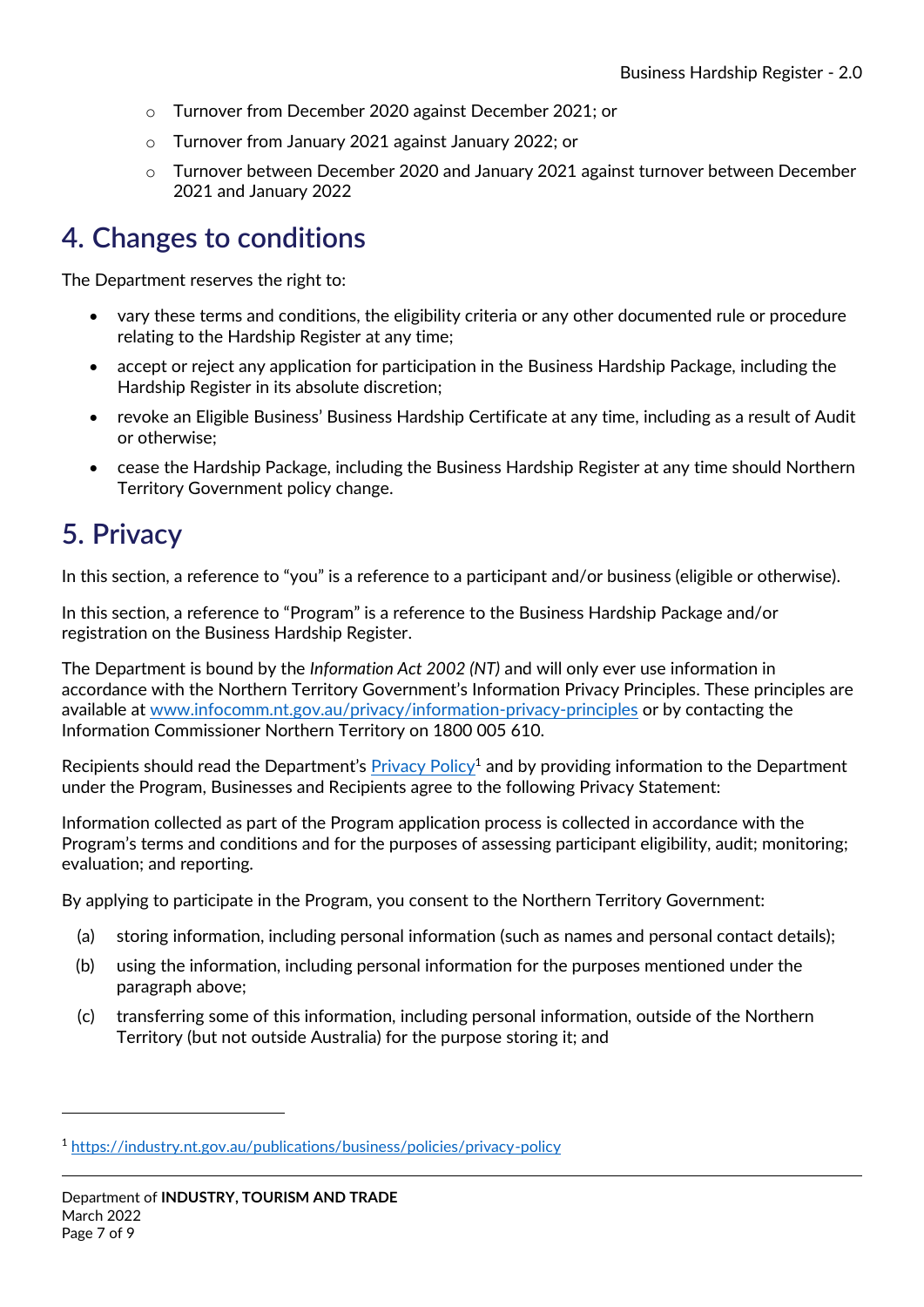(d) releasing non-sensitive information, de-identified data in accordance with the Northern Territory Government's open data policy.

If you have provided personal information of another individual to the Northern Territory Government, you warrant that you have informed the person to whom the personal information relates that the personal information will be provided to the Northern Territory Government, and of the Northern Territory Government's intended use of this personal information, and that you have obtained consent from all such persons to allow the Northern Territory Government to use and disclose their personal information in this manner.

## <span id="page-7-0"></span>**6. Due Diligence, Audit and Compliance with Law**

In this section, a reference to "Program" is a reference to the Business Hardship Package and/or registration on the Business Hardship Register.

All businesses applying for the Program acknowledge:

- (a) that the Department will conduct such due diligence enquiries as it sees fit in order to ensure integrity of the Program and that the allocated funding is used strictly in accordance with the intent of the relevant government policy. Such enquiries may include (but are not necessarily limited to) company and business name searches on a Business, related property or other assets, onsite inspections of any business premises, searches of the courts and/ or the trustee in bankruptcy, and obtaining information from other Northern Territory Government departments.
- (b) where the Department requires the Business to provide authority to a third party to release information about the Business, the Business is required to do so as a condition of being entered on the Register; and
- (c) that it is a condition of participation in the Program that Businesses and Recipients comply with all relevant laws, including the *Payroll Tax Act 2009* and *Taxation Administration Act 2007* and, without limitation, that Businesses ensure they are aware of their obligations under the *Independent Commissioner Against Corruption Act 2017* (the Act) and that none of their officers, employees, and/or members engage in improper conduct as that term is defined in the Act.

The Department reserves the right to conduct an Audit at any time during and within 12 months after the Program ends.

By applying to participate in the Program, Businesses declare that they agree to the Department having access to any private register of information in relation to their business, and to the Department using, storing and releasing for lawful purposes, their information.

The foregoing does not fetter the ability of other Northern Territory Government agencies, Government Owned Corporations, Local Government Authorities, or other relevant entities from conducting due diligence, audits or other compliance activity as may be required to assess eligibility for or compliance with one or more of the assistance schemes mentioned in these terms and conditions.